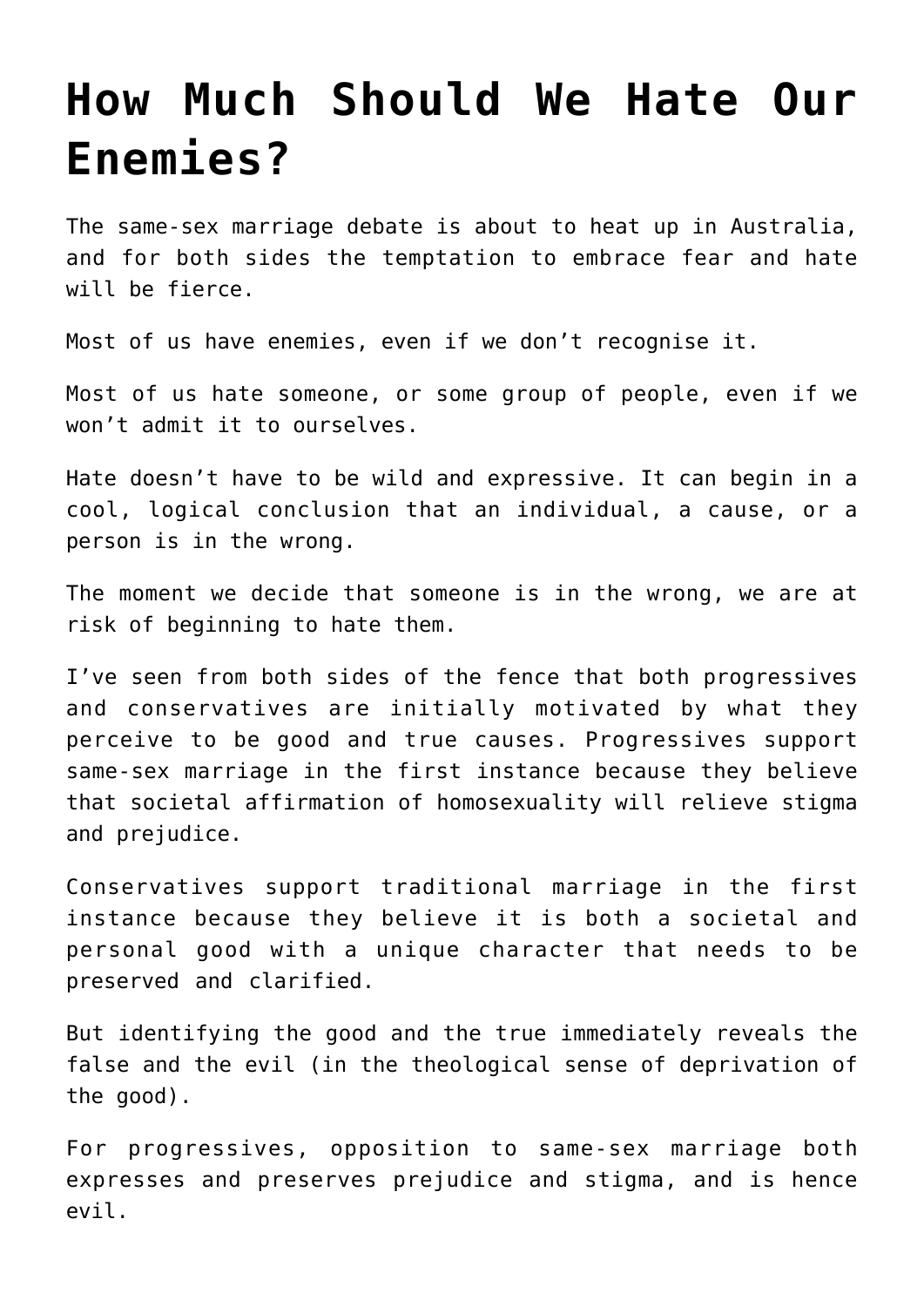For conservatives, same-sex marriage redefines marriage and further obscures the unique characteristics of the traditional institution, and is hence evil.

#### **The mind of the enemy**

Still hoping to keep things cool and intellectual, we naturally attempt to explain to our own satisfaction why some people promote these evil positions.

Both sides of the debate can tell themselves that the opposition is simply ignorant: conservatives don't know enough gay people, and progressives don't understand the long-term implications of obscuring traditional marriage.

Both sides can claim that this is exacerbated by the opponent's pre-existing convictions: conservatives tend to adhere to unshakable religious convictions, while progressives are blinkered by their ideology of progress, human nature as a blank-slate, and so on.

But over time it becomes more and more difficult to excuse ignorance. We all naturally give more credit to the "obvious" truth of our own beliefs and reasoning, and we expect that "truth will out" sooner or later.

Repeated encounters with our opponents and their views lead us to suspect that there is more to the story than mere ignorance. Surely, after hearing my carefully reasoned beliefs on numerous occasions, a merely ignorant person would have changed their mind by now?

We begin to suspect that our opponents are either not sufficiently motivated or intellectually honest to face the truth of our arguments sincerely. We begin to suspect not only ignorance, but *wilful* ignorance, lack of sincerity, and either gross stupidity or actual malice.

Before too long we arrive at the conclusion that the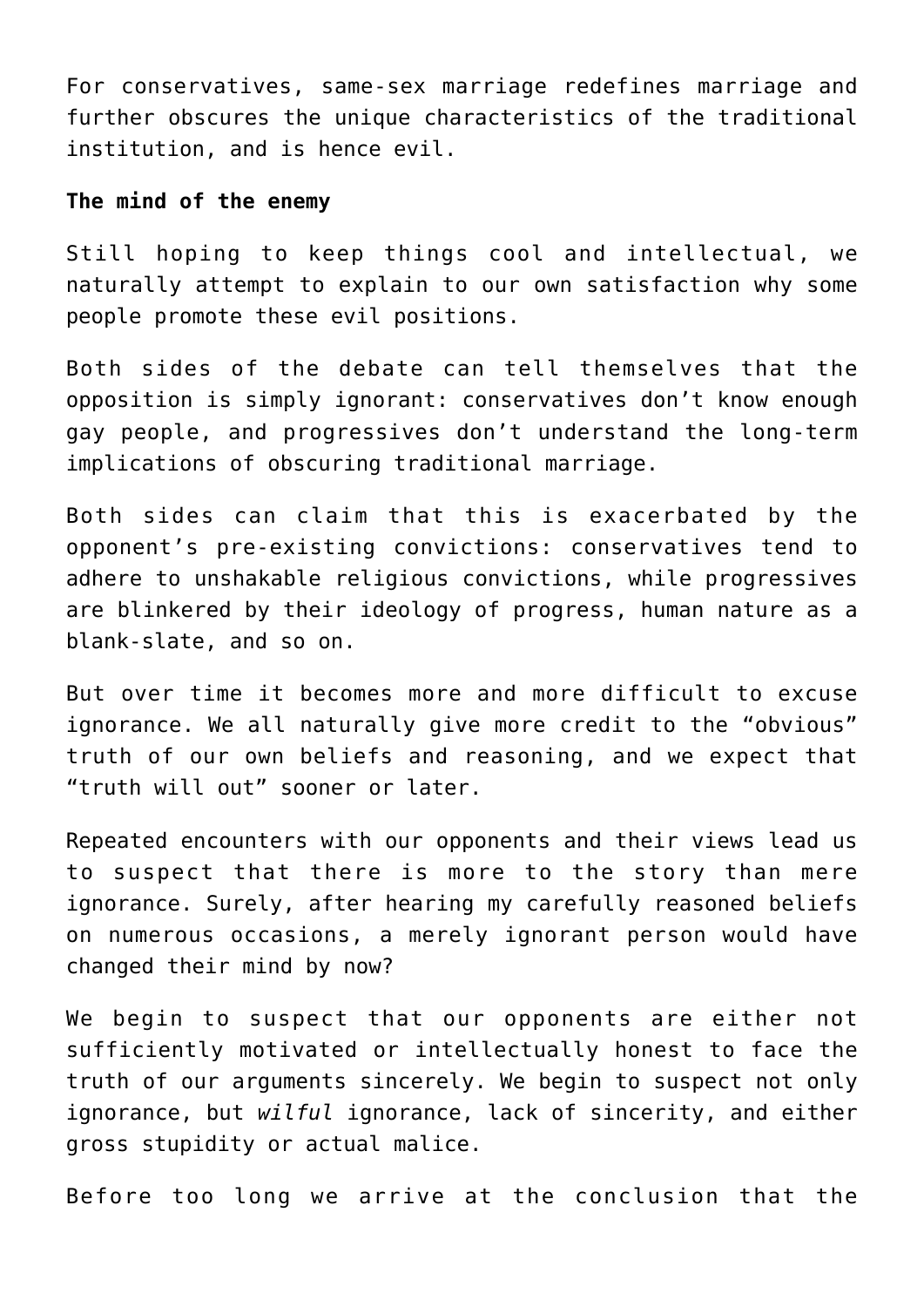opposition must be fuelled by a core of supporters who are either too stupid to see that their cause is evil, or else they see it but embrace it for that very reason.

By this stage, progressives are firmly convinced that a cabal of religious conservatives wish to actively persecute homosexual people out of deep-seated hatred for them, informed by some kind of despotic religious impulse.

Conservatives are equally convinced that a cabal of homosexual activists are intent on destroying Christianity and the family, as part of a perverse, radically dehumanising and self-centred ideology.

In other words, your opponents aren't evil by accident or mistake. They aren't well-meaning yet misguided people. They are in fact what's wrong with the world, and they are intractably ready to undermine all your efforts, corrupt everything noble and good, and ruin everything for everyone.

They are the enemy, and we hate them.

## **The enemy in your own mind**

Christians are exhorted to love their enemies. This is hard to reconcile with the kind of hatred that the culture wars inspire.

"Love the sinner, hate the sin" has become ubiquitous, but it's not clear that it actually provides a solution in this context.

The problem is that there's a big difference between a personal encounter with someone who acts and talks in hateful ways, versus our largely imaginary notion of the enemy who exists *out there* thwarting us and taunting us out of malice.

*Imaginary* doesn't mean such people don't really exist. No, it's entirely possible that such people are out there in the world, trying to make things worse for everyone by destroying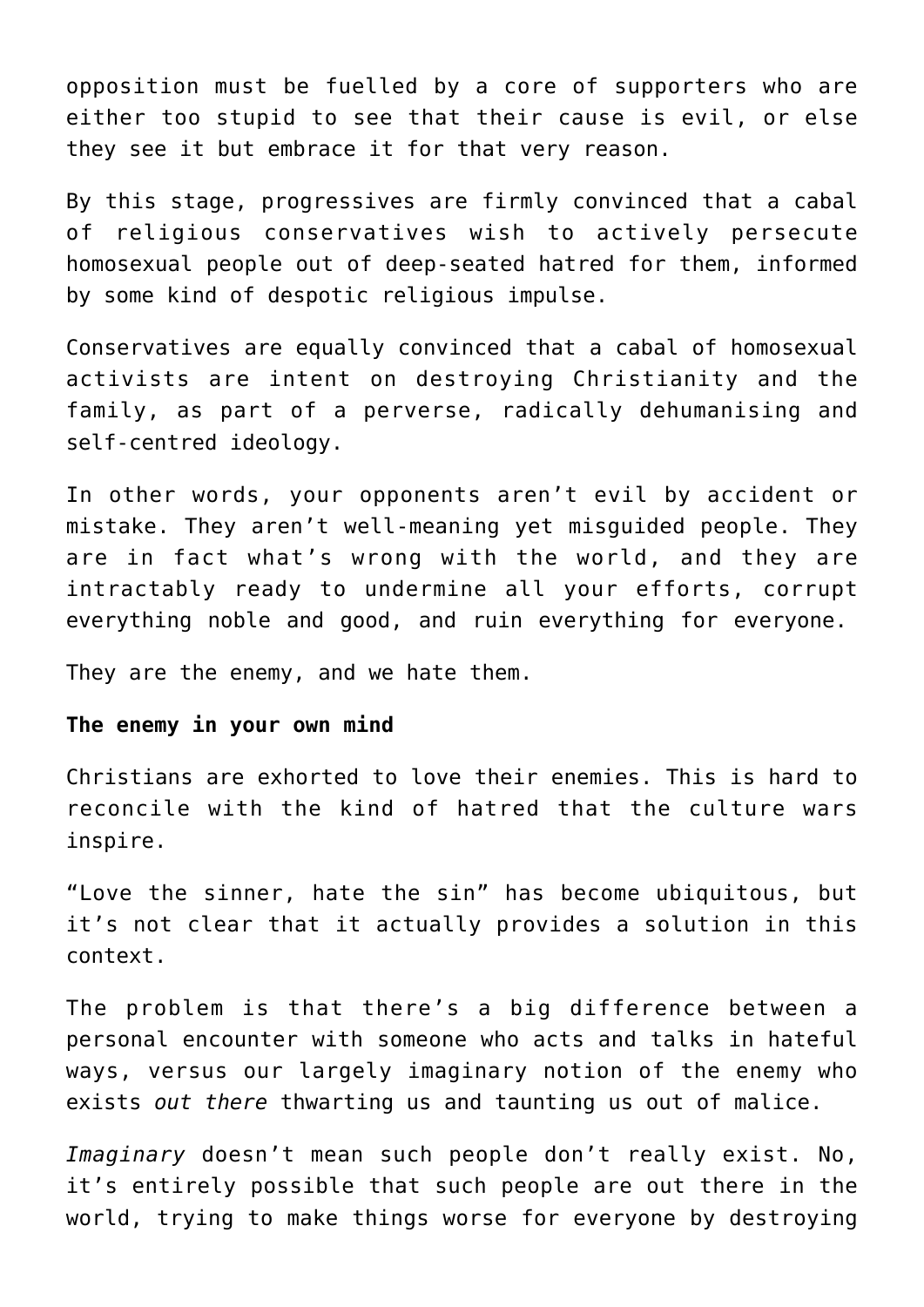everything you hold dear.

But an actual encounter with a malicious person or even an ignorant person or a hostile one is completely different from what happens to us when we *imagine* our impersonal, nebulous enemy and infer that they must be acting out of malice.

You can't love your mental simulation of an enemy.

Loving your enemy is a response to real people in real encounters. It's not possible to love an imaginary model of malice in human form.

## **I don't know my enemy**

Perhaps an antidote to this hatred in us is to recognise when we do not know our enemy.

You might see snippets of people on TV saying things that are completely false, or a misrepresentation, or misleading. But unless you actually *know* the person, whatever inner motive or intention you ascribe to them exists primarily (and perhaps *only)* in your own mind.

Without this distinction, we end up *presuming* that our opponents must be motivated by malice or prejudice, and listen to them just long enough to confirm our suspicions, to put them in the appropriate box.

The frightening thing about this imaginary malice and corresponding hatred is that *we* are the ones who create it in our own minds. Absent a real encounter with an actual person, we ourselves are creating and populating an inner world where malicious, hateful enemies dominate.

### **I am my enemy**

The issues that divide us do exist, and we may need or want to be involved in shaping society, politics, and culture for the better.